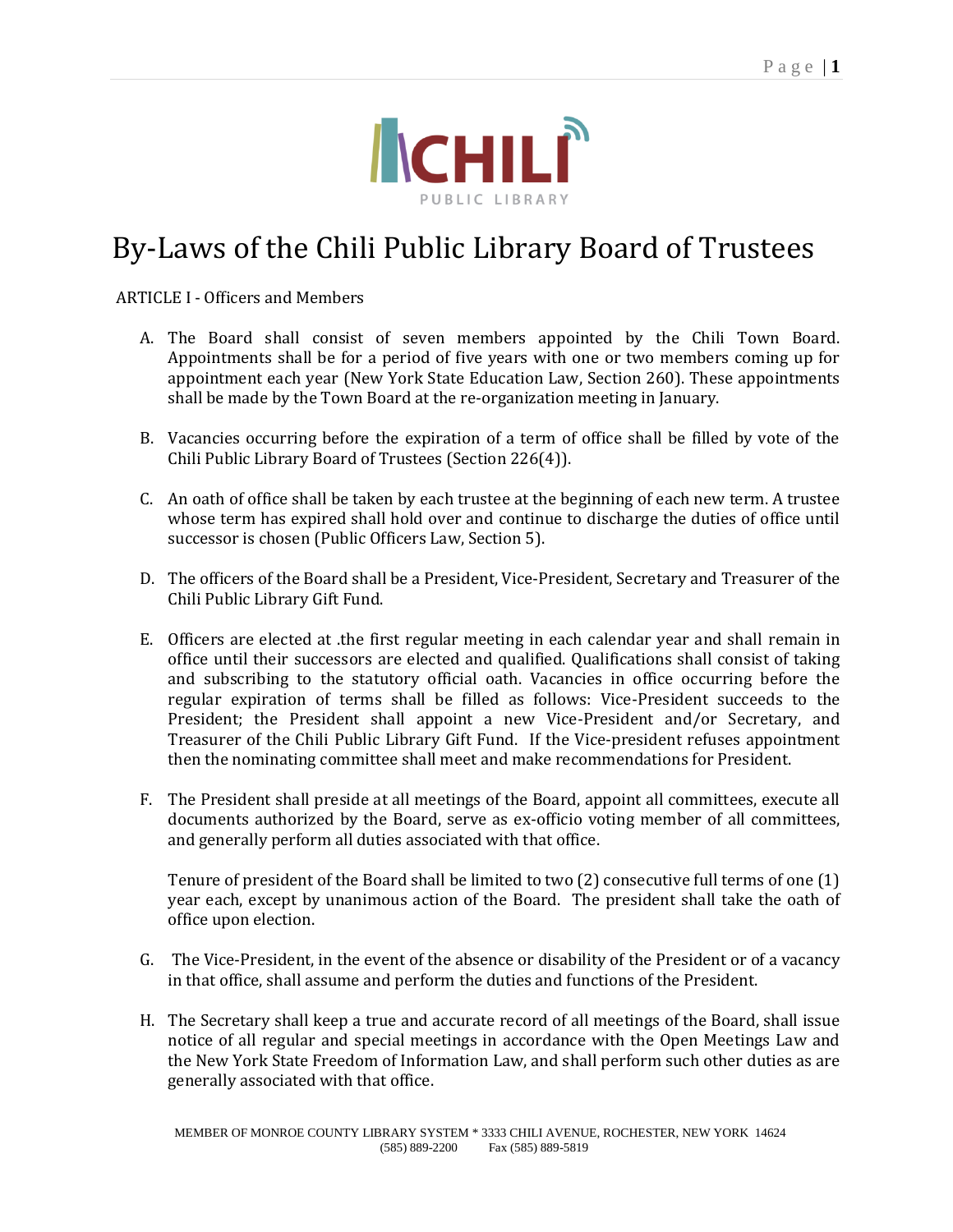I. The Treasurer of the Chili Public Library Gift Fund shall receive, deposit and disburse the special gift fund at the direction of the Board. The Treasurer makes recommendations to the board regarding appropriate handling of investments and funds.

## ARTICLE II - Meetings

- A. The regular meetings of the Board shall be held at the Library or at such other place and time as the Board may determine.
- B. Special meetings may be held at any time at the call of the President or Secretary or at the call of any four members of the Board provided that notice thereof be given to all trustees at least twenty—four (24) hours in advance of the special meeting.
- C. A quorum of any meeting shall consist of four or more trustees and a majority vote shall be necessary to transact business. If a quorum cannot be reached, the Board shall convene no later than 8 days after the scheduled meeting.
- D. Roberts' Rules of Order, Revised, shall govern in the parliamentary procedure of the Board.
- E. If any trustee fails to. attend three (3) consecutive meetings without excuse accepted as satisfactory by the trustees, he shall be deemed to have resigned, and the vacancy shall be filled by the Board of Trustees ( Education Law, Section 226 (4)).

## ARTICLE III – Committees

- A. The Board of Trustees shall have the power to establish committees. The President shall have the power to make committee appointments. All standing committees shall have three (3) members. The following are standing committees of the Chili Public Library Board of Trustees.
	- Personnel Committee

Members review, oversee, and make recommendations concerning personnel policy. The committee also conducts an annual review of the Director on behalf of the Board and reports to the Board in writing in Executive session.

Nominating Committee

Members develop the slate of officers for the upcoming fiscal year and reports this slate to the Board. They also maintain a list of eligible nominees to fill vacant Board seats.

• Budget Committee

Members shall monitor the status of invested funds of the library. The Committee meets annually to review and propose to the library board the Chili Public Library's budget. The committee may assist in the presentation of the recommended budget to the full library board and to the Town Council. Additional meetings may be held as needed to deal with fiscal issues throughout the year.

Long Range Planning Committee